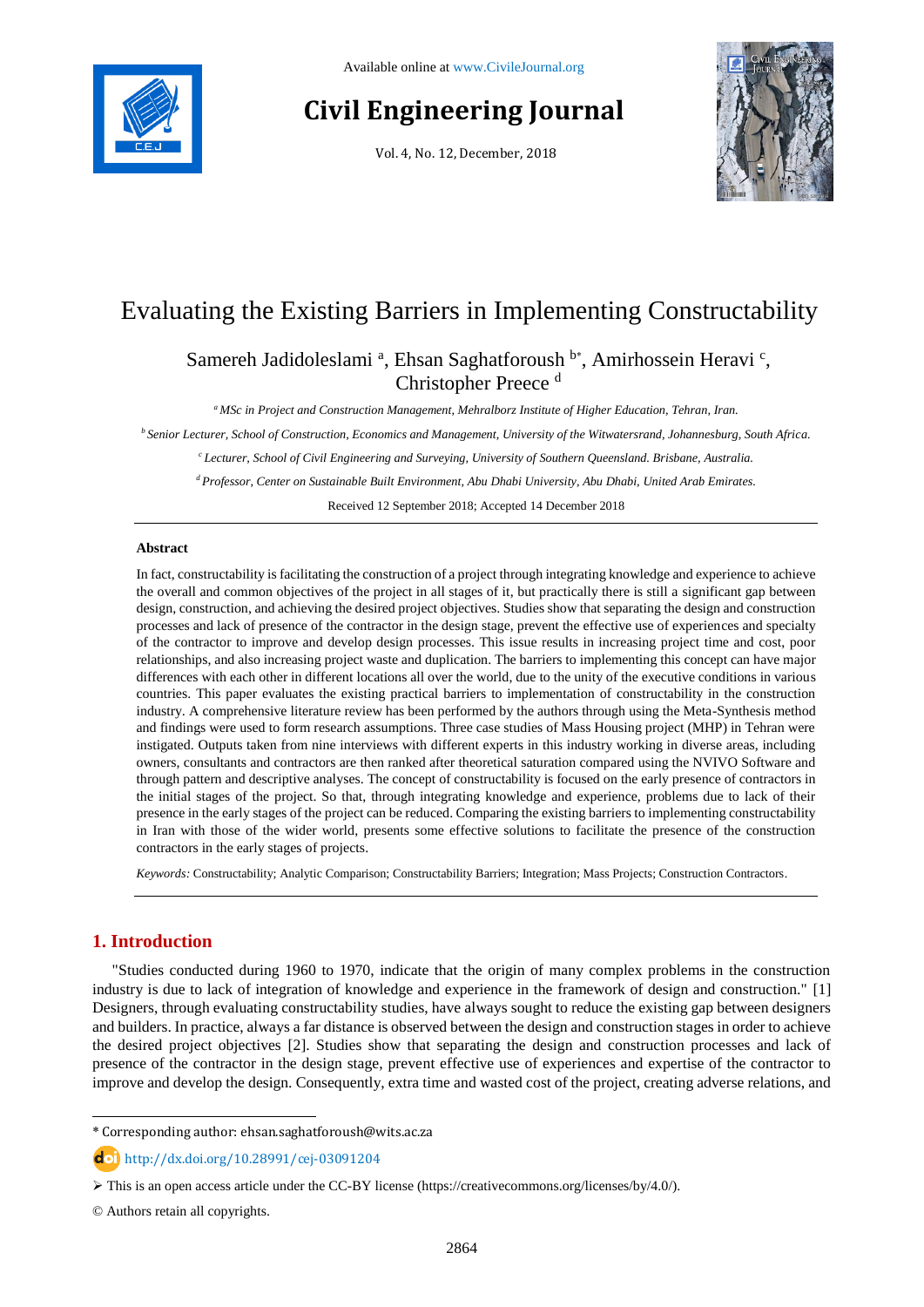also increase of wastes and duplications are observed [3]. The problem of wasted construction time for project owners, i.e. duplications and cost due to it, leads to passing the project redlines. The origin of these problems is performing project stages separately and lack of integration among them [4]. Having such integration provides a clearer view of the construction stage for designers. This issue is more important in infrastructural projects, as often there are more complexities in these projects in comparison with smaller structures. Even the most professional teams of designing, may neglect them. This issue can affect project success in terms of time and cost [5]. Because of the ability of constructability to influence costs and time progress to achieve the optimal conditions, considering design constructability in the early stages of the project lifecycle is necessary [6]. So, if the contractor wishes to implement the plan correctly before starting the construction phase, he/she should identify the potential problems of the initial plan. Even if there is no problem, this trend is necessary for improved performance. Constructability leads to improving and savings in all dimensions of a project, including time and cost during its process from its beginning to the operation and maintenance stages. These advantages will be provided through creating conditions to facilitate presence of executive contractors in the early phases of the project [7].

The constructability knowledge is to resolve/predict future needs such as identifying poor structure design, which is due to mistakes or non-executive decisions of the plan in the conceptual studies phase [8]. Engineers, during the construction process, often have problem with design engineers because of non-operating possibility and/or nonexecutive and conflict designs [9].

What identified as barriers to constructability implementation everywhere in the world, necessarily will not be considered as barriers in other parts of the world, too. Factors such as cultural, executive, legal, social, and economic conditions will be affective in the prevailing barriers. Up to now, no focused study has been done in Iran to identify the prevailing barriers to projects for implementing constructability and improving operability in the construction industry and also facilitating proper constructability implementation. This study evaluates these barriers through an exclusive focus on comparative analysis of the available constructability barriers existing in Iran and other parts of the world in order to predict, reduce and even eliminate most of these problems.

This study provides an analytical comparison of the existing barriers to constructability implementation in the Iranian mass housing construction industry to achieve a comprehensive and regular view about these barriers. It also provides the possibility of presenting effective solutions to facilitate presence of contractors in this field. Before that, there is a significant need to explore the necessity of implementing constructability in MHP.

### **2. Literature Review**

### **2.1. The Necessity of Constructability in MHP**

"Constructability refers to optimal use of construction experience and knowledge in planning, design, procurement, and implementation to achieve the overall objectives of the project. This technique -before project implementation and through identifying barriers -will result in reducing and/or preventing mistakes, delays, and also costs overrun." [10] Constructability principles have been used in various projects consciously or unconsciously. It has been studied and evaluated by researchers as an optimal use of construction knowledge and experience in the conceptual planning, detailed engineering and construction phases to achieve the overall objectives of the project. In fact, constructability is improving the process of constructing a project by using a combination of knowledge and practice to realize the overall objectives of the project. This study analytically compares available barriers to real implementation of constructability in mass housing industry [11]. Economic development of countries depends on implementing different kinds of infrastructure and service projects. Increasing efficiency and quality of service delivery are among their main objectives. In fact, infrastructure projects are basic facilities with common features of public investment at all levels of the government, including highways, public transportation systems, wastewater treatment system, water resources, air traffic control, airports, and urban water supply system, etc. [12]. Nowadays, developing infrastructure projects in the global economy is so common, and complexity of these projects at the financial and cross-border levels cannot be denied.

Traditional construction is in fact that individual construction, which in terms of definition and implementation, is against mass production. In the traditional construction, there is a limited access to the financial resources, and there is a lot of wastes in consumption of materials. On the other hand, construction speed is low and technology upgrade is slow. Existence of these limitations and waste of resources were in contrast with the available conditions in our society that demands high productivity and efficiency. Therefore, there is no way but updating management. Consequently, housing policymakers, who have the task of bedding, chose the policy of mass production of housing to meet the increasing needs of this field in the country, in order to maintain national interests and alignment with the global practices [13]. The need to a large number of houses and also the speed of implementation, made it to be used as Mass Housing for the first time after the Second World War. MHP in Iran, due to high housing demand in today's society, is very significant, as it is the best solution to meet such demand [14].

The first step in achieving the objectives of urban MHP is removing the existing managerial barriers and limitations.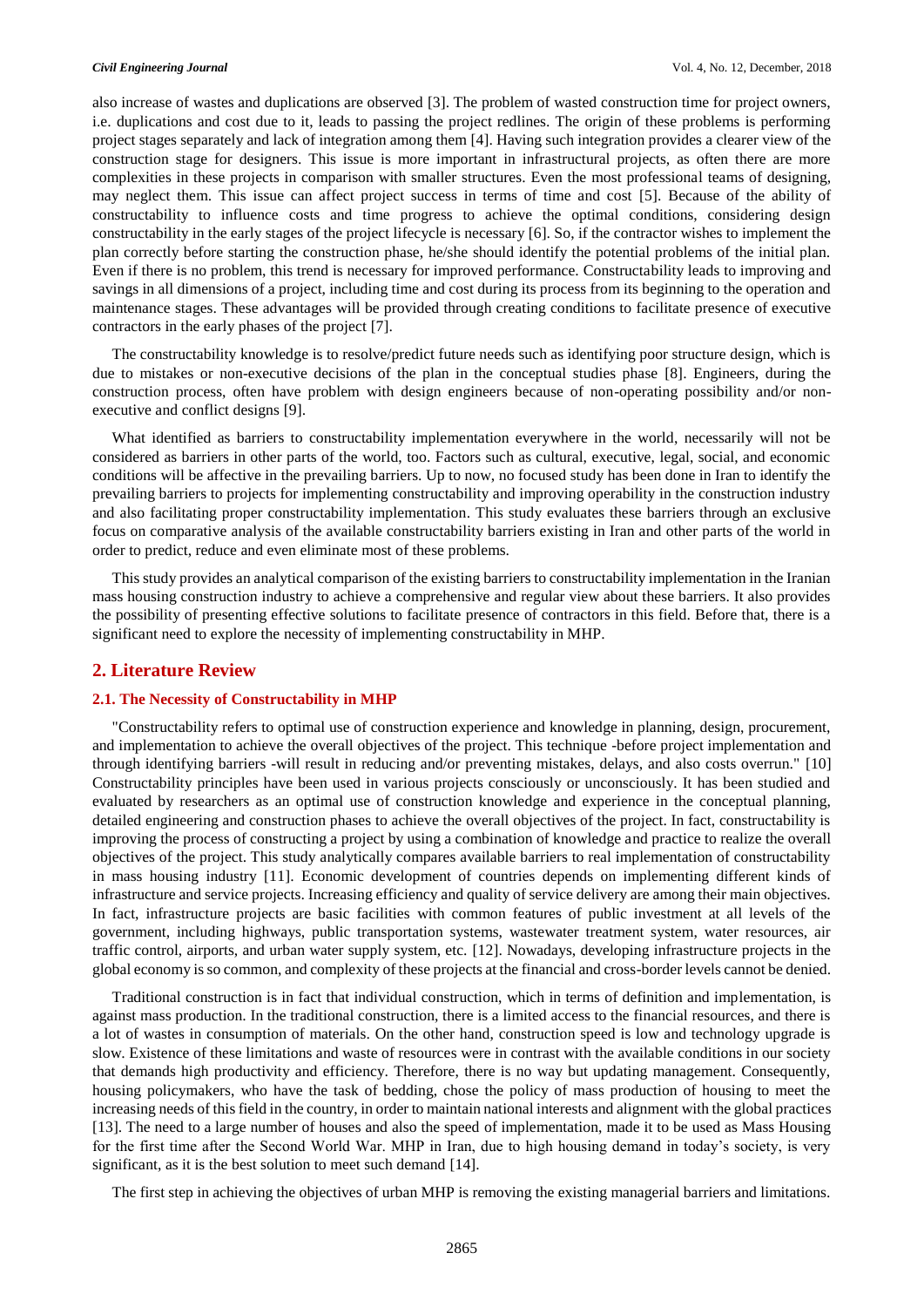Existence of an active and efficient manager is not only useful in the systematic planning and its realization, but also is necessary in different parts of the study, investigating barriers and problems, formulating the document of the plan, executive operations, financial planning and performance, organizing, exploitation, and maintenance. In this regard, an appropriate context is created for mass production and its development [15].

Although in the field of managing mass production, experience is important, exerting these experiences in the early stages of study and plan is more necessary; because not paying attention to constructability is identified as an important problem during the implementation phase of the mentioned projects. "Usually, this problem is due to inappropriate designs without the possibility to implement them, poor decision making when designing, and lack of executive experience of the engineering design team. Executive engineers usually have problems with designer engineers during construction process, due to lack of plan implement-ability, and/or contradictory and non-executive plans".[1] Construction stakeholders usually have problem with designers at the construction stage, due to lack of plan applicability or conflicting and non-executive plans [9]. The barriers to facilitate the constructability process have been identified up to now all over the world. This issue will be discussed in detail in the next section.

### **2.2. Existing Barriers for Proper Constructability Implementation in Construction Projects**

Because of the direct influence of constructability implementation on project cost and time, progress to achieve the optimal conditions, considering planning constructability implementation in the early stages of the project lifecycle is necessary [6]. In 1979, the Construction Industry Research and Information Association (CIRIA) suggested conducting research about finding problems related to buildability/constructability in the United States construction industry. These studies show that the problems of constructability are due to lack of participation of planners and designers in the executive processes of construction, rather than shortcomings and negligence of employees [16]. A list of the barriers to implement constructability was published by O'Connor [17] in 1994 and also in 2008 by the Institute of Professional Engineers New Zealand Incorporated Constructability [18]. However, the most comprehensive research in the field of evaluating the barriers to facilitate constructability up to now, has been done by Jadidoleslami et.al [19, 20] by using the Meta Synthesis method.

In the mentioned research, identifying, evaluating and classifying these barriers have been done in three main groups of managerial, engineering, and environmental studies, through the Meta Synthesis method and using appropriate keywords provided in valid databases. In this study, researchers evaluated and analysed 17 articles related to this field selected through screening based on the conventional principles of meta-synthesis methods. Then, the obtained results led to 63 codes as the barriers to implement constructability in the construction industry. After that, the overlapped codes were determined and their overlap was resolved. Codes with common content were also identified and a common code was assigned to them. Finally, output of this stage was 63 dissimilar codes. In the next stage, these codes were identified and re-evaluated, and similar codes were placed in one subgroup. New codes were also assigned to each of the subgroups. The identified barriers- by using the pattern analysis based on the kind and nature of the barriers- at first were classified into six organizational, strategic, executive, technical, cultural, and legal subgroups. Then, according to the structure and the fundamental concept of these barriers, the six mentioned subgroups were classified into three environmental, engineering, and managerial groups (macro barriers).

For instance, one of the barriers was lack of mutual respect between designers and builders, which has been repeated several times in different resources in the early stage of encoding [17, 21, 22]. Finally, the researcher has considered a code and has classified environmental-cultural barriers in the group. As lack of commitment of owners for applying the principles of constructability [17] and lack of cooperation among stakeholders in implementing constructability [23] had similar concepts, they have been considered as a unit code. Similarly, other barriers were encoded and evaluated and their output was verified by the experts. These barriers were identified against implementing constructability in the construction industry. They were classified and evaluated by researchers in this study, and are shown in the Figure 1 [20].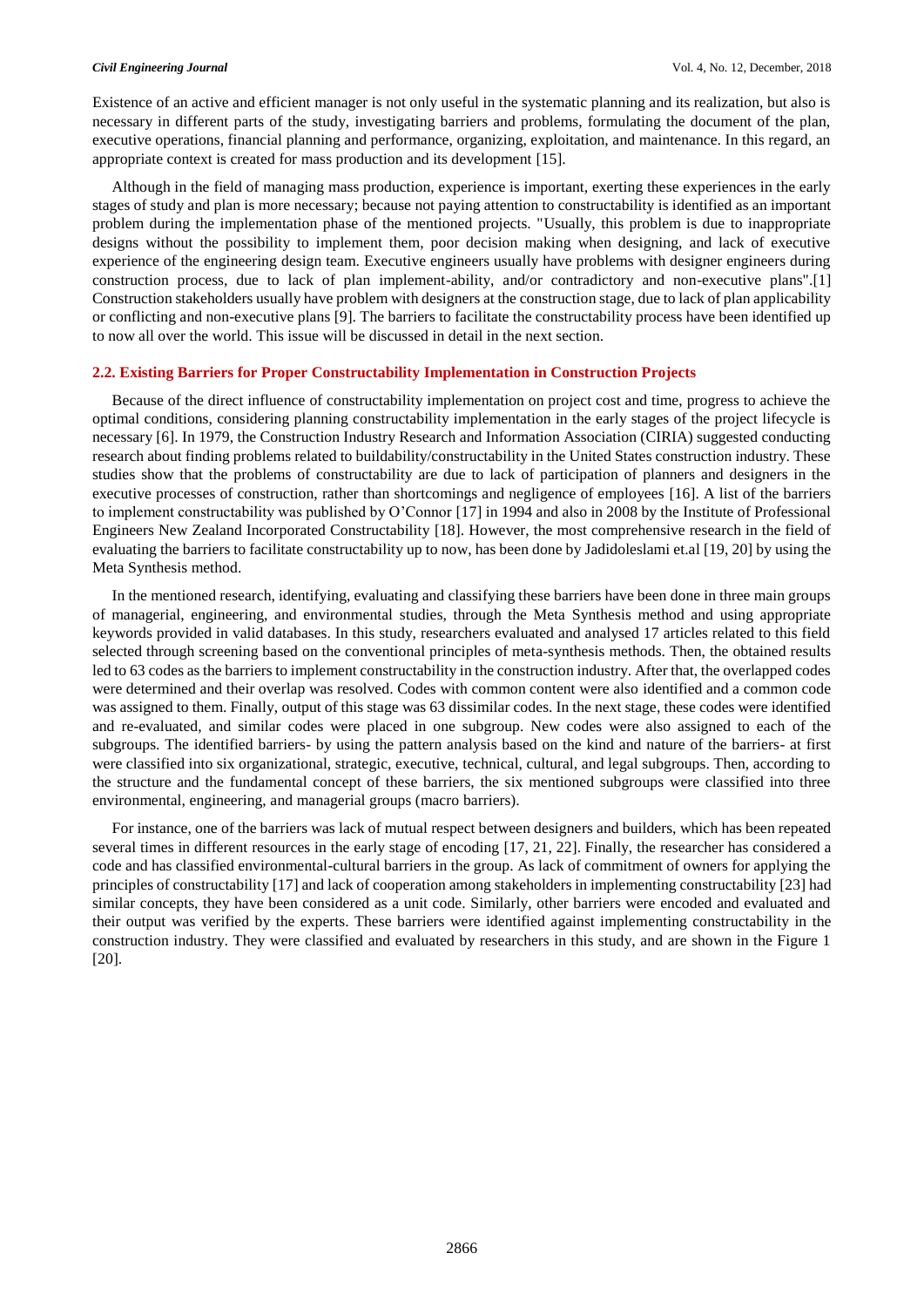



What is understood from the above framework, is that to-date, most of the focus of previous studies has been on the managerial barriers. Among this group of the managerial barriers, non-comprehensiveness of traditional contracts and incomplete contracting strategies should be more studied, as they are the origin of many other barriers. Yet, significant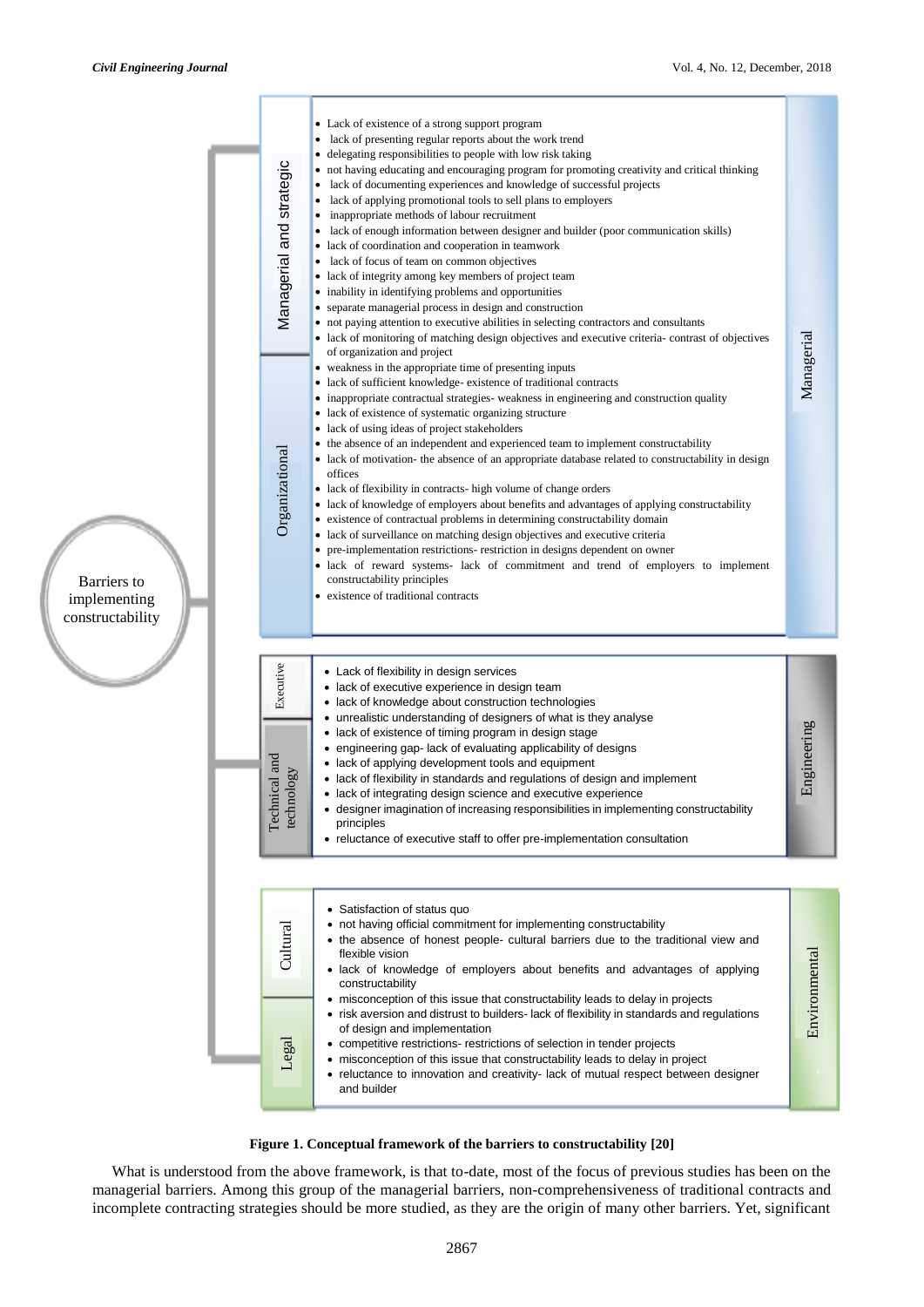overlapping of the imposed environmental barriers to implement constructability with the managerial barriers indicates that focus on improving management and/or changing managerial performance can create appropriate direction for studies to find solutions to resolve these barriers. In relation to the existing barriers in the engineering group, an overview of this evaluated framework, shows that most of the barriers are due to lack of knowledge and experience in the project teams, particularly the design team. This case provides a suitable background to create a regular mental image to resolve these barriers [24]. In the next section, the research methodology of this study is stated.

# **3. Research Methodology**

In the previous research performed by the authors of this study, the barriers to implement constructability in the construction industry have been evaluated by using the Meta Synthesis method. Finally, an organized and classified structure of these barriers was presented. This method, which is a qualitative, engineering and reforming method, is focused on integrating qualitative results, research findings and available studies. The Meta Synthesis is not an integrated review of qualitative literature of the subject and an analysis of secondary and basic data of the selected studies; it is the analysis of findings of available studies [25]. Therefore, it should be noted that the aim of Meta Synthesis is increased confidence of its cause and effect on description and understanding of a phenomenon [26]. The available interpretive view in Meta Synthesis is one of its obvious features, and this interpretation is not seen in any other research reports, but at the same time, it is somehow inferred from any one of them.

In this study, the mentioned structure is the main basis of the available barriers in the world to compare it with the available barriers in Iran [20]. In this research, finding the barriers to implement constructability in Iran, has been done using the three case studies method. The aim of this study is classifying available barriers to apply the concept of constructability in the Iranian MHP. Without literature reviews performed previously, implementation of the current case study was impossible. Literature review is always a basis for future field studies [27]. In order to increase generalizability of case study method, using several cases for study is highly recommended [28]. Several respondents cause creating a reliable basis for generalizing the theory [29]. In this study, nine interviews have been done with different experts in this industry working in diverse areas, including owners, consultants and contractors. These people in turn have had many experiences in similar and divers projects. One of the features of the statistical study considered in this study is:

| <b>Statistical features of interviewees</b>                                                               | <b>Studied projects in Tehran</b> | <b>Title of interviewees</b>      |
|-----------------------------------------------------------------------------------------------------------|-----------------------------------|-----------------------------------|
| • At least 10 years of work experience                                                                    | Pardis MHP                        | Owner1/consultant 1/ contractor 1 |
| • Undergraduate and higher education in the field of construction                                         |                                   |                                   |
| • Having work experience in similar MHP                                                                   | Tehransar MHP                     | Owner2/consultant 2/ contractor 2 |
| • Direct cooperation in the studied project                                                               |                                   |                                   |
| • Having Grade 1 for a consultant company and a selected<br>contractor related to the statistical society | Parand MHP                        | Owner3/consultant 3/ contractor 3 |

**Table 1. Interviewees' specifications participated in the study**

Nine interviews with three contractors, three consultants, and three owners of MHP in Pardis, Tehransar, and Parand MHP within the capital city of Tehran metropolitan district were conducted. After theoretical saturation for analytic comparison of the available barriers to implement constructability in the Iranian construction industry and all over the world, descriptive analysis and pattern coding were performed using the NVivo Software. Then, interpretive analysis of comparisons and classifications of interview outputs were performed with what was available from previous literature studies. This software is mainly used for analysing texts in qualitative studies. This software with a diverse set of research methods includes organizational and network analysis, functional studies or based on evidence ones, speech analysis, basic theories, interview analysis, ethnography, review of literature, phenomenology, combined research methods, and consistent framework methodology.

With correct understanding of the barriers identified in the previous studies, obtained by meta-synthesis method, and creating an appropriate mental context, in the next section of this study, the available barriers to implement constructability in Iran have been collected through interviews. Given that a main part of the available problems in the construction industry in Iran is due to lack of experience in the design phase and lack of early presence of the executive agents in this stage, and also in order to achieve the objectives of research, in the next section, the barriers to implement constructability in Iran have been identified through interviews. By analysing these barriers and comparing them with the classified barriers obtained through structured framework meta-synthesis method, they have been shown for their applied and effective evaluation. As illustrated, Figure 2 shows the process of the research Methodology.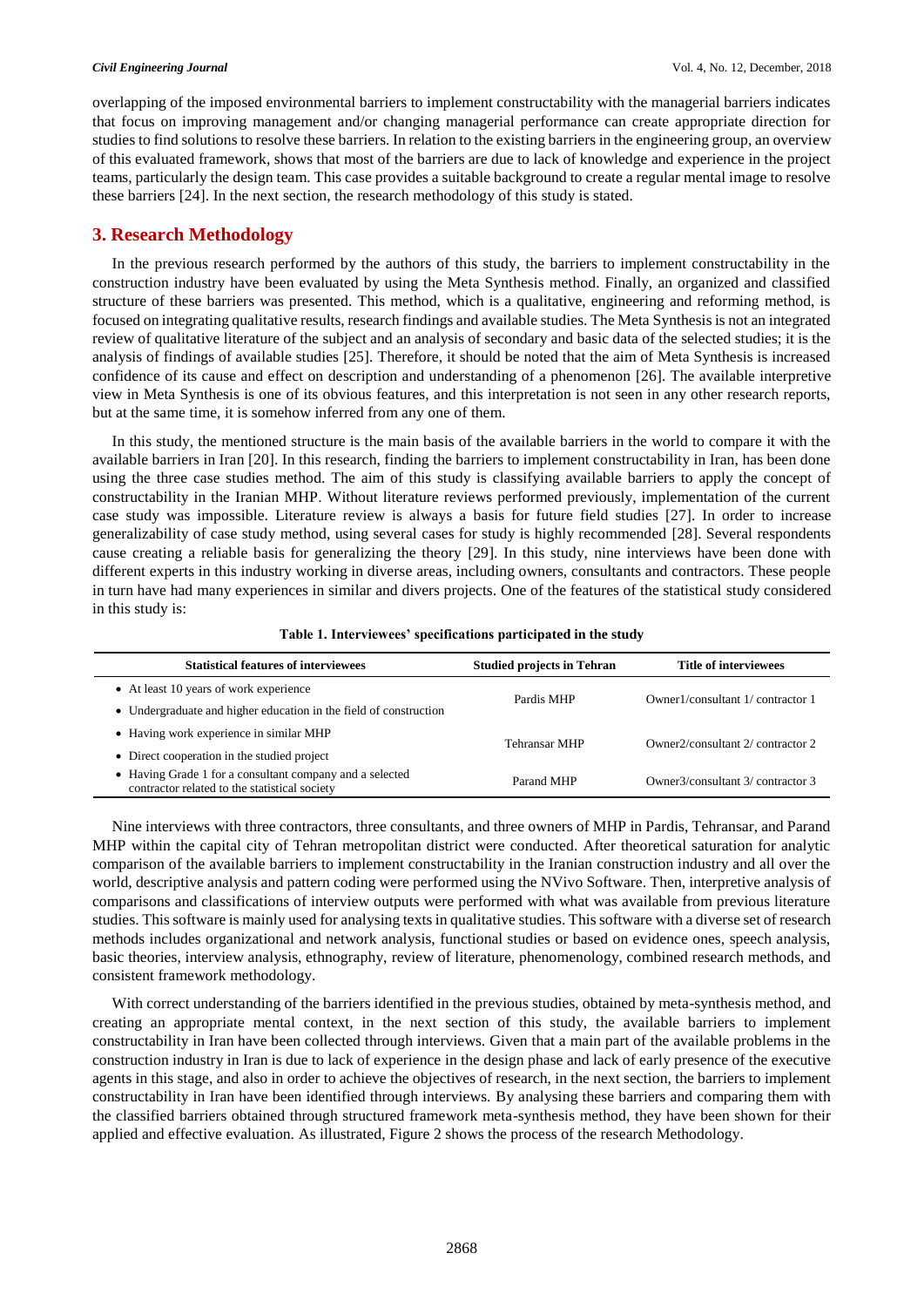

**Figure 2. Process of the research Methodology**

# **4. Data analysis**

### **4.1. Barriers to Facilitate Implementing Constructability in Iran**

During interviews with consultants, owners and contractors in the field of the mass housing industry in Tehran, the barriers leading to lack of implementation of constructability identified the duplications and unanticipated obvious changes in the project.

One of the major barriers was inappropriate selection of contractors which led to wasting a lot of financial and time resources. In many of the proposed cases, the contractor has not been selected from the certified contractors, and their qualitative and financial criteria have been investigated precisely. In one of the interviews, the representative of owner 2 stated:

*"In some of the executive phases, contractors are assigned who not only don't have the competence of doing the contractive affairs, but also they don't have the grade of Mass Housing. They have been selected just through private relations."*

In another interview, owner 1 declares that:

*"… Because of the process of selecting contractor, i.e. holding tender, key members of the project including the contractor, didn't have the permission for early participation in the design stage. Also, in the statute of contractor, cooperation is not stated in the design stage. It is clear that the contractor won't cooperate with the designer in this stage, without receiving a predefined money. Although owners won't pay more money because of lack of knowledge about advantages of this process."*

Since in the present tender system, the contractor is selected based on the least suggested price, sometimes contractors offer a price lower than the reasonable one, intentionally or unintentionally, and win the tender. After the beginning of the executive operations, the contractor is forced to use claims or the simplest way, which lowers the quality, to compensate this shortcoming. In both cases, the projects are faced with increased runtime, possible claims among different agents, reducing functionality of the project and increased fixed prices.

During interviews, even representatives of owner's point to insufficiency of feasibility studies of the project and also not having principled and realistic planning in MHP. The representative of owner 3 states that:

*"According to the political and sometimes social necessities, constructing these projects were started without sufficient studies and considering the ability of providing infrastructures and principles of urbanism and even sufficient knowledge of the site. In the middle of executing, because of unanticipated inflation and not having realistic planning, in practice, the projects are stopped."*

Consultant 3 pointed to a case in this regard that was also confirmed by consultant 1:

*"If at least six months are spent for basic and adequate studies to plan these projects, now in exploitation we wouldn't be back for three years from the predicted time*."

Another barrier identified and evaluated in interviews for facilitating projects' applicability, was existence of managerial interferences and lack of integration and weakness in coordination. Two subjects of consultants and also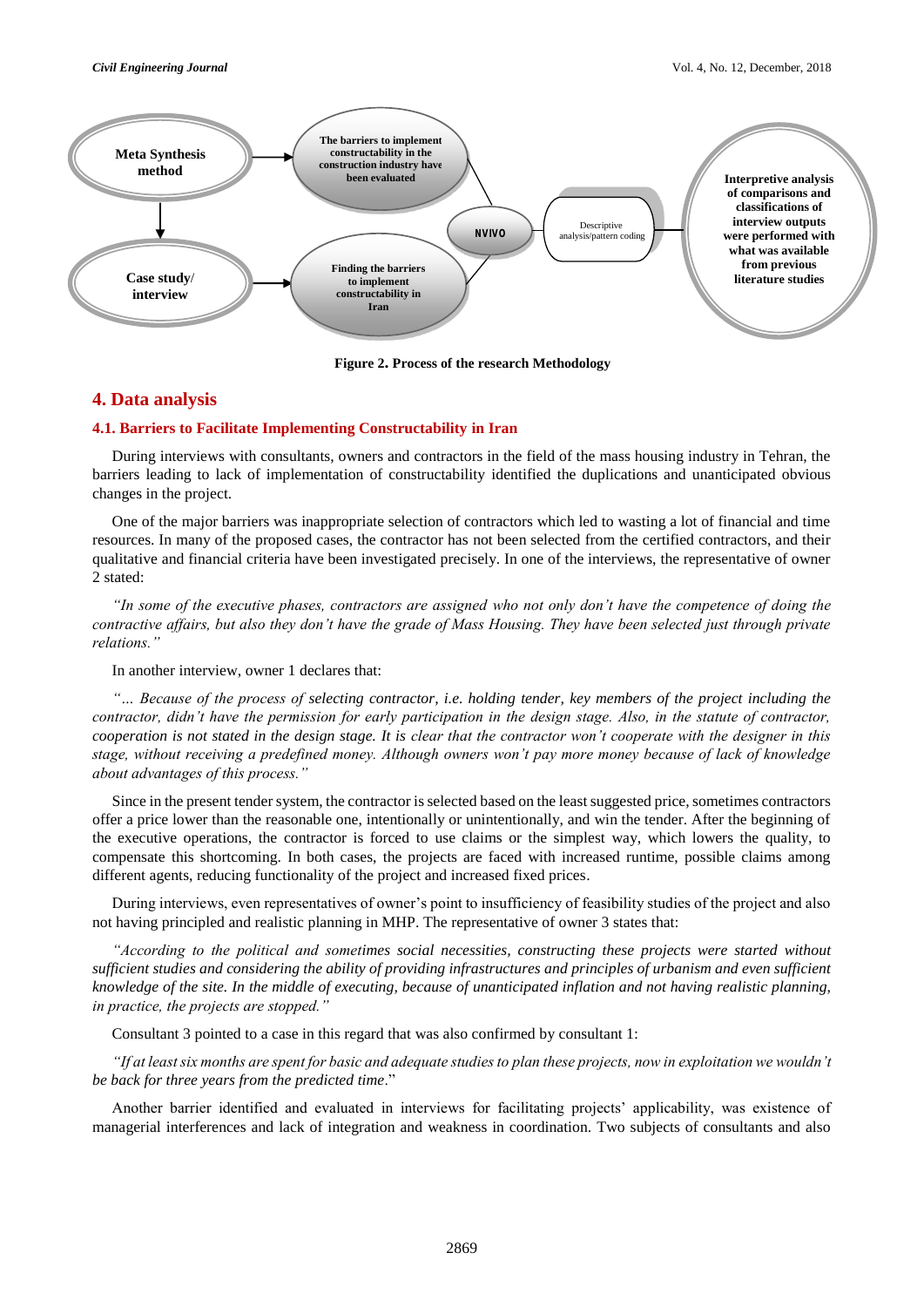contractors participated in interviews, considered this problem due to unclear decision making vertices because of the role of government as the project owner. The case pointed to by consultant 2, and also consultant 1 noted:

*"Because of the public nature of plan and existence of motiveless and sometimes improper forces in management, responsibilities and authorities of people are not clear; and everybody knows himself/herself entitled to interfere in the project."*

According to what is done through interviews with consultants and owners and contractors in the field of Mass Housing industry in Tehran, some barriers were identified by interviewees, which are shown in the Figure 2 as follows.

### conditions of project personnel Environmental Posing personal interest of Engineering Managerial Endangering benefits of employer in case of collusion of consultant and contractor in early cooperation The absence of a culture of cooperation and team work Imposed environmental, political, economic, and social conditions Lack of respect and mutual trust among key factors and stakeholders Lack of knowledge of employers about benefits of team work The absence of a real commitment and accountability The absence of reliable monitoring Priority of people for self-regard Limitations of existing laws Resistance to change Using traditional methods in design and execution Lack of scientific and administrative competence of consultant team Lack of engineering understanding Lack of flexibility of standards and regulations Lack of adequacy and update applied technology Lack of adequacy of early studies and plan Lack of knowledge Lack of accurate documentation of project data Weakness in coordination and integrated management stakeholders after design and while construction Lack of contribution of consultant in risks and low share of responsibilities Lack of transparency and honesty in financial affairs and exchanged information Uncertainty o limits and structure of duties and responsibilities of people Unhelpful physical presence of some Lack of appropriate reward and punishment structure Lack of realistic plan Improper selection of contractor Additional charges for employer Complex official bureaucracy Lengthy process of settlement of disputes Managerial interferences Weakness in funding Weakness in comprehensive contractual provisions Lack of control over rules and making them complex Failure to maintain employer position Inefficient management vertices Inefficient communication management

# **Figure 3. The barriers to proper implementation of constructability in Iran**

Factors such as poor decision making, lack of knowledge about details of designing components of a project, poor coordination among agents, inaccurate estimation of time and cost, uncertainty of responsibilities and duties of agents, lack of applying updated technology, lack of realistic planning and insufficiency of feasibility studies, lack of equal sharing of consultant and contractor in project's profit and loss, legal and contractual trend of selecting contractors, lack of awareness of owners about benefits of teamwork and absence of culture in teamwork and weakness in collaborative thinking and decision making system, are among cases proposed and identified during research as barriers to impellent constructability in mass housing projects in Tehran. In the following, we try to describe and analyse and compare what is obtained from meta-synthesis method and interviews about the barriers to implement constructability.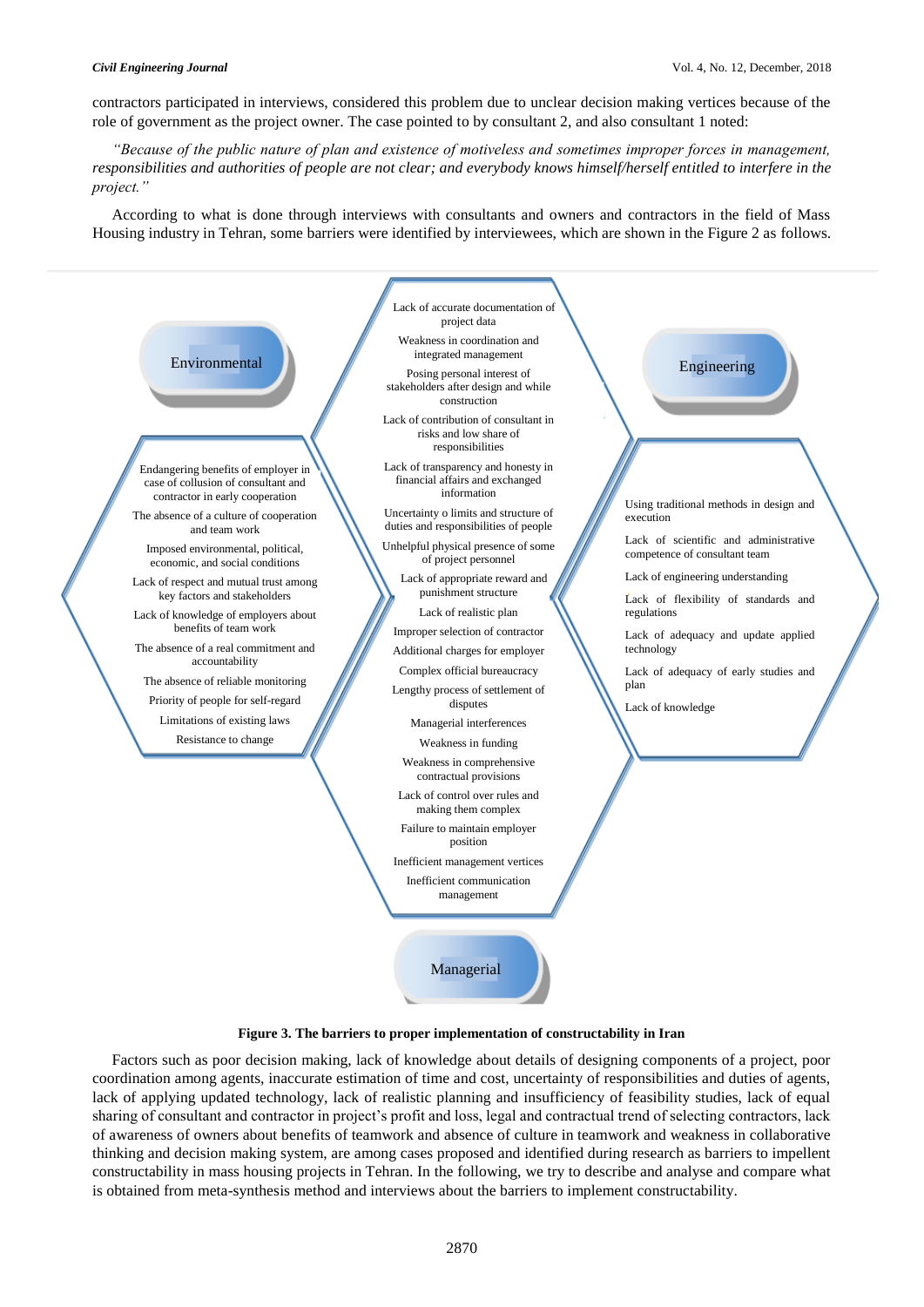### **4.2. Analytical Comparison of the Barriers to Implement Constructability in Iran and the Wider World**

Using traditional methods in design and implementation of the projects, inappropriate criteria, time and method of selecting contractors in MHP, and limitations of existing laws, have caused substantial waste of time and in financial resources. Comments given by legal persons even with impersonal motivation and along achieving the charitable goals, have also influenced the typical trend of proper selection of the contractor. More importantly, there are many reasons to consider such a procedure as a reasonable one. Respecting principles and regulations of contracting formalities and showing tracking consistent with regular trend, to guarantee exclusive and continue access of the contractors to lucrative contractual contracts are very important. Timely information about the quality of real and administrative conditions of the project, healthy competitive behaviour, and possible suggestions of other contractors and relations of employees in public centres with other contractors, are considered as strengths of contracts.

Leaving formalities or legal and formal rent delegated to managers and systems, can result in an easy takeover of the project, violation of rules and competitive pressure with other contractors by influential contractors [30]. These cases result in not considering appropriate criteria to select a competent contractor.

Under the present governing laws in Iran, according to the Public Audit Act, purchase of goods and services for government is possible through tenders only. This is while, according to tender conditions, the plan is already prepared and in the study and design stages, there is no cooperation between the contractor and designer. In selecting the contractor, because of some of political and social conditions governing the society, their financial and qualitative criteria have not been defined and investigated carefully. Existence of this tender law is a barrier to early presence of the contractor in the design phase. The problem of legal restrictions and posing conditions such as what is governing on tender formalities, is not unique to Iran [21]. Previous studies have pointed to it in the conceptual framework of the barriers to constructability as legal-environmental barriers.

Due to the increased complexities of the projects, early presence of key factors- their presence is necessary for project success- provides more accessibility to the set of expertise and better understanding of applicability of design decisions [31]. Early presence of agents, allows manufacturers to improve quality and financial performance of the project in the implementation stage, by early applying their executive experiences and comments in the design process. Therefore, resolving this barrier-i.e. inappropriate criteria, time, and method of selecting the contractor despite all available challenges- is necessary to facilitate constructability and cannot be ignored.

Among other barriers that are associated with many challenges, is lack of the culture of teamwork, existence of destructive claims due to false working pride, spirit of individualism and lack of engineering maturity among project agents. Culture is a complex set of knowledge, beliefs, art, rules, attics, and habits that people learn from their community. In fact, culture is the product of training and experience. Existence of a binding type of teamwork through mentioning it in the contract, was agreed by the majority of participants in the interviews. In fact, it was shown that how far we are from this culture, that in order to promote this idea, we need to use coercion.

Of course, unawareness of owners about benefits of teamwork and lack of support of owner for paying team participation costs are additional items. Active presence of the owner and contractor in the design stage, causes transfer of a part of design risks to these two factors. This risk distribution is a motivation for more interaction among stakeholders to achieve the superior plan [32]. The need to marketing and basic training is felt to enhance awareness of owners in this regard.

Unawareness of Owners about benefits of applying constructability and lack of commitment and desire of them to implement it [17]. Resistance to financial investment and attempt and early presence of builders in the initial stages of the project [17, 20, 21] lack of coordination and cooperation in team affairs [17, 20-22, 33-36] are also other barriers found in the previous studies, confirm that the absence of a culture of teamwork is considered as an important barrier to implement constructability.

Another sample of barriers to facilitate constructability identified through interviews, includes insufficiency of feasibility studies of the project and also lack of principled and realistic planning in MHP. According to what is obtained through interviews, nowadays in Iran, feasibility studies in most of the projects are just a formal job and most of the consulting engineers don't have expert and experienced forces for economic justification of plans. Most of the plans are provided based on type information and by considering studies of previous plans and are implemented without having economic justification. Meanwhile, a lot of sources are wasted. It is obvious that one cannot rely just on personal observations as a means for evaluating results and project status, to succeed of a project, rather it is inevitable to base planning as a necessity. This barrier has been discussed by other researchers in the previous studies, too; it is not observed solely in Iran. Previously, it was noted under the title of lack of a strong support plan [20, 21, 33, 37] and weakness in appropriate time of presenting inputs and inability to identify problems and opportunities [17].

In the barriers found in the previous studies, issues such as resistance to change and satisfaction with the status quo [17, 33] and the cultural barriers due to the traditional view and flexible attitude [17, 21] have been mentioned.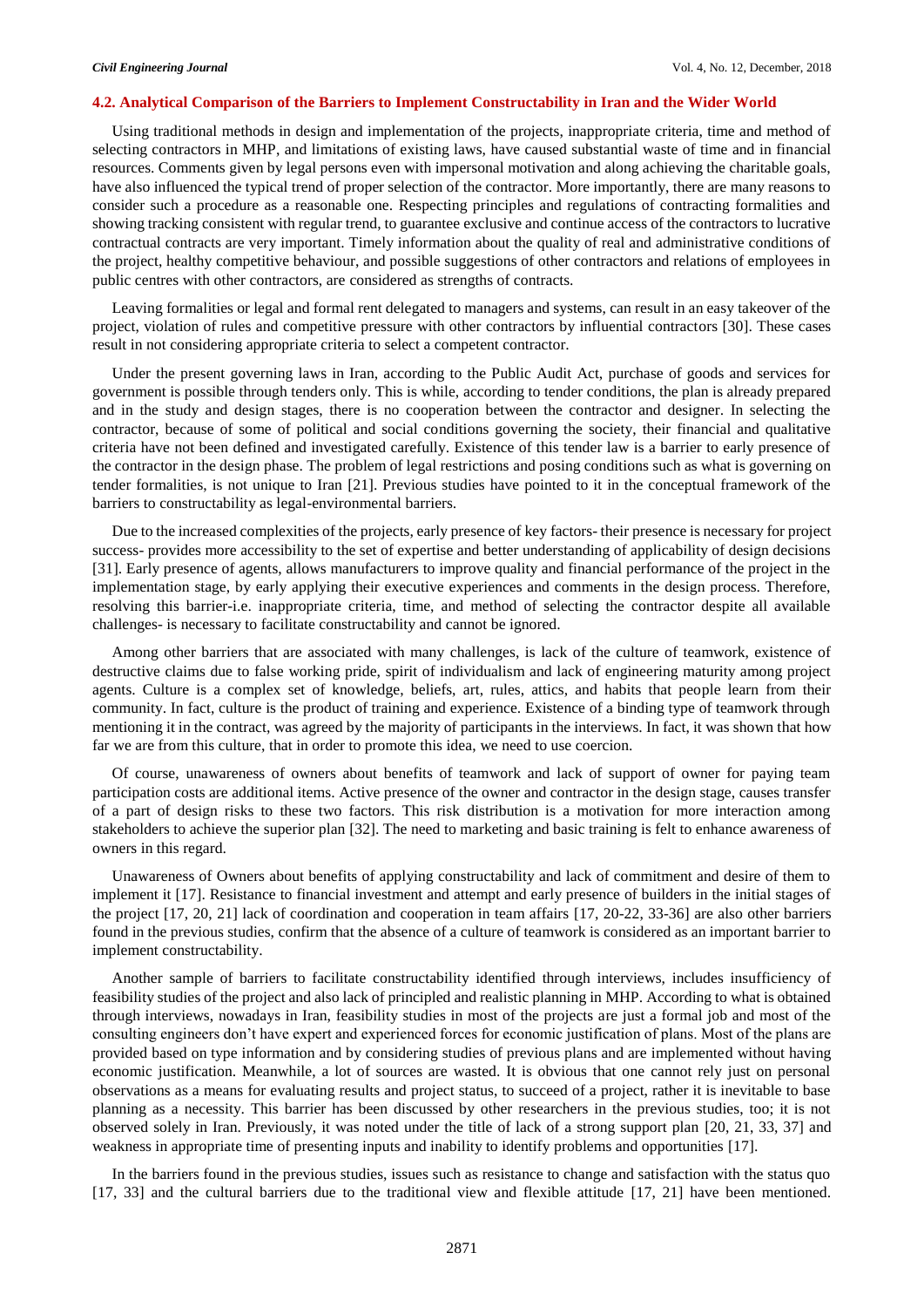Managerial interferences and lack of integration and weakness in coordination are among barriers that were emphasized on them during the interviews. Informants considered this problem due to uncertainty of decision making vertices, existence of unmotivated and improper forces in the management team and uncertainty of responsibilities and authorities of people.

Another case of barriers to implement constructability, is lack of communication exchange tool and ambiguity of information. In the identified barriers in the research literature, they were referred to as lack of adequate communication between designer and builder (poor communicative skills) [17, 21, 33]. In fact, establishing an effective relationship caused reduction of stress in the work environment and improvement of process communication, and creating healthy and effective communications eliminates or at least reduces available tensions in the course of performing these tasks. In communication between people, including communication between manager and employees, the more and broader the public area, the less conflicts and misunderstandings will exist. The absence of such a communication was obvious in the studied projects and was mentioned several times. Also, it was referred to the unavailability of credible information that is one of the factors of this absence of commination. During implementing the project, various financial, executive, legal, and technical problems and events and initiatives and creativities, and dilemmas occur. Solutions and measures are considered for each of them. If these cases are documented, an effective help is provided to avoid duplications and empiricism in implementing projects and plans.

Another barrier, which is more basic than other ones, is lack of mutual trust and respect between project factors. This item was also among the barriers proposed in the previous studies as lack of mutual respect between designer and builder [17, 22, 33] and absence of honest people [15, 19]. Owners are against the presence of contractors in the early stages of the project for fear of collusion between the consultant and contractor and creating corruption. On the other hand, they fear that their interests be at risk. While the construction industry needs a lot of trust between participants, because of lack of existence of high certainty; this trust can be formed based on the reputation already exists and/or independent of the project domain in a natural way. This can be the result of a continuous team cooperation, the spirit of trust, open and extensive communication, and comprehensive participation. It makes the construction process successful for all stakeholders of the project. Participants need to know that their motivations are understood by their colleagues.

Factors such as poor decision making, lack of knowledge about details of designing components of a project, poor coordination among agents, inaccurate estimation of time and cost, uncertainty of responsibilities and duties of agents, lack of applying updated technology, lack of realistic planning, and insufficiency of feasibility studies, unequal sharing of the project's profit and loss between the consultant and contractor, legal and contractual trend of selecting the contractor, lack of awareness of owners about benefits of teamwork, and absence of a culture about teamwork, and weakness in participatory thinking and decision making system, are among issues identified during research as barriers to implement constructability in MHP in Tehran. Summary of this analytical comparison is presented in Table 2.

| No. | Barriers to facilitate the constructability of<br>the world | barriers to implement<br>constructability in Iran                        | <b>Source Interview</b>                             |
|-----|-------------------------------------------------------------|--------------------------------------------------------------------------|-----------------------------------------------------|
| 1   | limitations of existing laws $[17, 21, 22, 33]$             | Incorrect time, methods and criteria for<br>the selection of contractors | Owner 1,2<br>Contractor 3                           |
|     |                                                             | Limitations of existing laws                                             | Owner $1,2,3$<br>Contractor 1<br>Consultant 1       |
| 2   | Lack of a culture of teamwork [17]                          | Lack of teamwork                                                         | Owner $1,2,3$<br>Contractor 1,3<br>Consultant 1,2,3 |
|     |                                                             | Despite damaging claims                                                  | Owner 1,3<br>Contractor 1,2,3<br>Consultant 3       |
|     |                                                             | Working false pride                                                      | Owner 2<br>Contractor 3<br>Consultant 1             |
|     |                                                             | Spirit of individualism                                                  | Owner 1,3<br>Contractor 3                           |
|     |                                                             | Lack of maturity and growth factors<br>engineering project               | Contractor 3<br>Consultant 1,3                      |

|  |  | Table 2. Barriers to Analyses the Barriers to the implementation of constructability in Iran |  |
|--|--|----------------------------------------------------------------------------------------------|--|
|--|--|----------------------------------------------------------------------------------------------|--|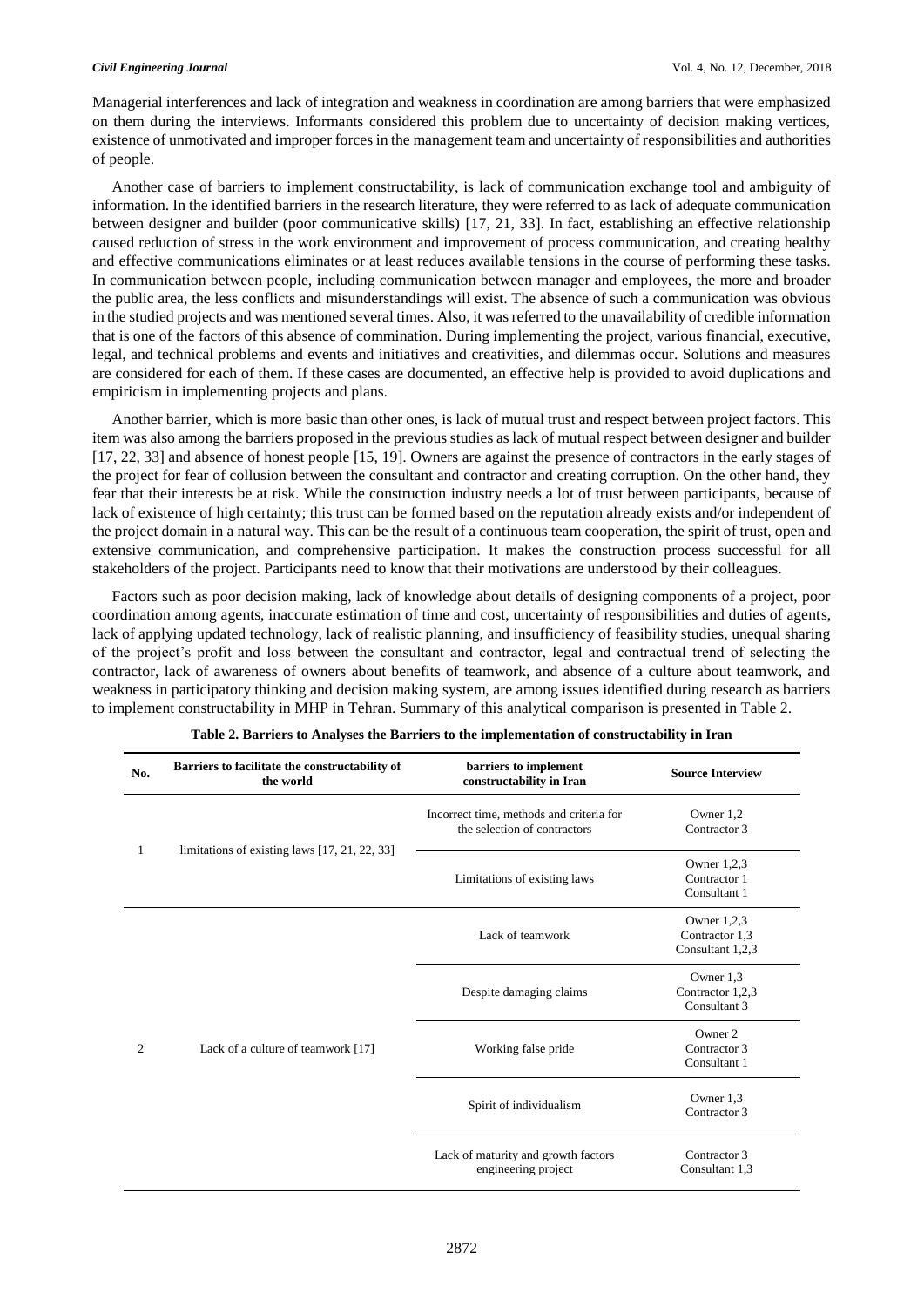| 3              | Resistance to the early builders in the initial<br>stages of the project and financial investment<br>$[17, 20-22, 33-36]$                                       | Owners ignorance of the benefits of<br>teamwork                          | Owner 3<br>Contractor 1,2,3<br>Consultant 1,2,3   |
|----------------|-----------------------------------------------------------------------------------------------------------------------------------------------------------------|--------------------------------------------------------------------------|---------------------------------------------------|
|                | Lack of coordination and cooperation in a team<br>$[17]$                                                                                                        | Lack of support from the owner to pay<br>for team participation          | Contractor 1,2,3<br>Consultant 1.3                |
| $\overline{4}$ | The lack of a strong support program<br>[20, 21, 32, 37]<br>Weakness at the right time to provide input [17]                                                    | Inadequacy of feasibility studies                                        | Owner 1,3<br>Contractor 1,3<br>Consultant 1       |
|                | Inability to identify problems and opportunities<br>$[17]$                                                                                                      | Lack of planning and realistic                                           | Owner 2<br>Contractor 1,3<br>Consultant 1         |
| 5              | Resistance to change and the consent of the<br>status quo $[17, 33]$<br>Cultural barriers caused by traditional views and<br>uncompromising attitude $[17, 21]$ | Traditional management                                                   | Consultant 1,2,3<br>Contractor 3                  |
|                |                                                                                                                                                                 | Lack of integrity and lack of<br>coordination                            | Owner 1,2,3<br>Contractor 3<br>Consultant 1       |
|                |                                                                                                                                                                 | Interference management                                                  | Owner 3<br>Contractor 1,2,3<br>Consultant 1,3     |
| 6              | Lack of adequate communication between the<br>designer and the builder (poor communication<br>skills [17, 21, 33])                                              | Lack of communication exchange tools                                     | Owner 2<br>Contractor 1,2,3<br>Consultant 1       |
|                |                                                                                                                                                                 | Not clearly defined information.                                         | Contractor 1,2,3<br>Consultant 1,3                |
| 7              | Lack of honest people [17, 21]<br>Lack of mutual respect between the designer<br>and the builder [17, 21, 32, 33]                                               | Lack of trust and mutual respect<br>between the Human Resource's project | Owner 1,3<br>Contractor 1,2,3<br>Consultant 1,2,3 |

What is observed in Table 1 indicates that- like barriers obtained by using meta-synthesis method to implement constructability in the world- a large portion of the available barriers in Iran is also related to the managerial barriers. This issue reveals the necessity to pay more attention to identifying and resolving the managerial barriers. Of course, not only in terms of inclusion a large volume of managerial barriers these two comparison are similar, but also in terms of content of barriers, there are a lot of commonalities. Among common barriers, we can refer to lack of funding, weakness in comprehensive contractual provisions, inefficient management vertices, incorrect selection of contractor, and managerial interferences. This issue confirms the necessity of reviewing management executive principles to resolve these barriers.

Many of the environmental barriers identified, were due to poor culture and engineering immaturity. This case is different in each country because of their special conditions. It cannot be denied that in some cases, it requires more preparation and training and attention. According to the position and culture of each country, the type of these barriers and how to identify them, and resolving them are different.

What is significant about the engineering barriers, is their many common aspects with the identified barriers in other points of the world. Engineering barriers due to incomplete studies and lack of knowledge and also lack of team cooperation, are a relative comprehensive issue in all of the construction projects. The need to binding to use updated technologies and teamwork is obvious for resolving the constructability barriers in these projects.

# **5. Conclusion**

Ignoring the effects of a poor design or bad decision, leads to incompatibility in performance of the construction projects such as increasing construction cost and time, and reducing its total quality. While achieving success in projects is impossible without simultaneous revision and reform of the design and construction process and parallel application of knowledge and experience, examining available problems to facilitate the presence of contractors in the early stages of the study and plan, in order to improve constructability, is the foundation in implementing this concept in construction. In this study, by using the interpretive analysis, the constructability barriers extracted from available literature, were compared with the ones available in Iran collected through interviews. Consistencies and inconsistencies of these barriers were evaluated.

A lot of barriers including lack of principled and realistic planning, traditional management, and also management interferences, in addition to lack of integration and weakness in coordination in analytic comparisons, were identified.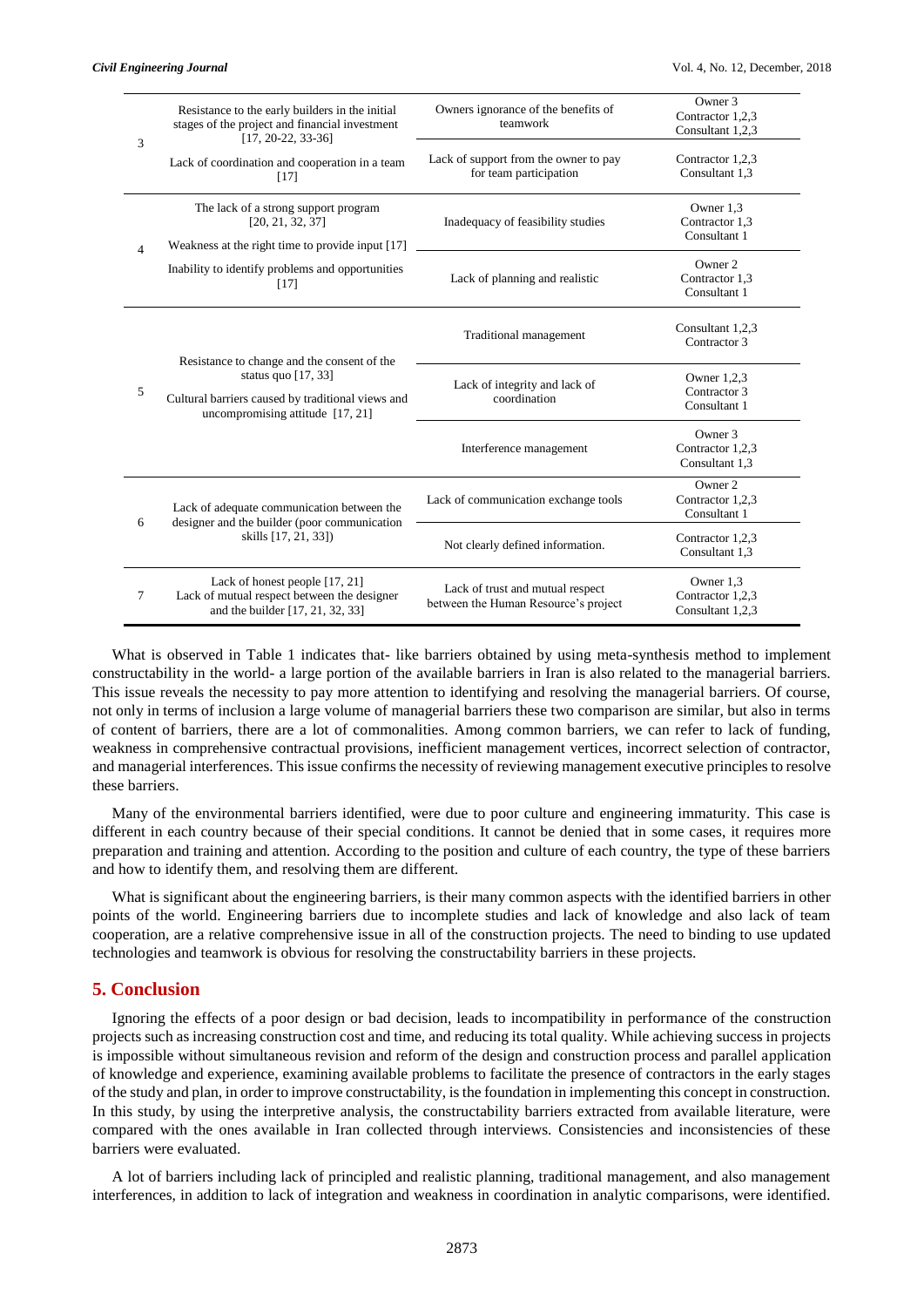They emphasize the managerial performance and also improvement of experimental fields in the design team. Lack of awareness and the traditional views of Owners towards the benefits of constructability are also among the prominent barriers considered by researchers, and was referred to in interviews. Other cases such as traditional contracts, engineering gap, lack of supervision, and lack of incentive plans are among the barriers identified in Iran and all over the world, which have not been considered so much. It seems that they need more discussion and attention to implement this concept. Although there are many similarities between the available barriers to implement constructability, there are many differences between these two in terms of implementation condition and challenges and also how to deal with them. These different barriers have caused this condition, that what is considered as a barrier in Iran, not to be proposed as a barrier in other parts of the world, and vice versa.

Given the undeniable benefits of constructability, identifying these barriers provides a clearer view of the construction stage. Also, through identifying these barriers, the attempt to relieve its effects can be considered. It is suggested that though considering the conditions of the construction industry and based on the identified barriers, we try to find solutions to relieve these problems in the field of implementing constructability, particularly finding a functional framework to implement this concept in the urban construction projects in Iran.

## **6. Conflicts of Interest**

The authors declare no conflict of interest.

## **7. References**

[1] JadidAlEslami, Samereh, Ehsan Saghatforoush, and Ahad Zare Ravasan. "Constructability Obstacles: An Exploratory Factor Analysis Approach." International Journal of Construction Management (December 3, 2018): doi:10.1080/15623599.2018.1534044.

[2] Forbes, L.H., & Ahmed, S. M, Modern construction: lean project delivery and integrated practices. Boca Raton: CRC Press, 2011.doi.org/10.1201/b10260-7.

[3] Song, Lingguang, Yasser Mohamed, and Simaan M. AbouRizk. "Early Contractor Involvement in Design and Its Impact on Construction Schedule Performance." Journal of Management in Engineering 25, no. 1 (January 2009): 12–20. doi:10.1061/(asce)0742-597x(2009)25:1(12).

[4] Francis, Valerie E., and Anthony Charles Sidwell. The development of constructability principles for the Australian construction industry. Construction Industry Institute, Australia, 1996.

[5] Saghatforoush, Ehsan. "Extension of constructability to include operation and maintenance for infrastructure projects." PhD diss., Queensland University of Technology, 2014.

[6] Griffith, Alan, and Tony Sidwell. "Constructability in Building and Engineering Projects" (1995). doi:10.1007/978-1-349-13137-2.

[7] Yustisia, Henny. "The Evaluation of Constructability Towards Construction Safety (Case Study: Kelok-9 Bridge Project, West Sumatera)." Procedia Engineering 95 (2014): 552–559. doi:10.1016/j.proeng.2014.12.216.

[8] Lueprasert, Kamolwan. "Constructability knowledge acquisition: A machine learning approach." (1996).

[9] Yang, Hui-Hsuan, Et Al. "Use of BIM for Construtability Analysis in Construction." Proceedings of the Thirteenth East Asia-Pacific Conference on Structural Engineering and Construction (EASEC-13). The Thirteenth East Asia-Pacific Conference on Structural Engineering and Construction (EASEC-13), 2013.

[10] Jadidoleslami, S. and E. Saghatforoush Parallel impact of IPD and BIM approaches on facilitating constructability implementation. Building Information Modeling First International Conference, 2017.

[11] Constructability A Primer. Publication 3-1. Austin, T.C.I.I.C.T.F., July 1986.

[12] Reischauer and R. D., Congressional Budget Office. 1992.

[13] Kamvari, B., Mass housing from the viewpoint of engineering professionals. Mass housing Magazine 2006 (Issue 7).

[14] Khanzadi, M., Vahidreza Yousefi, and H.Y. motallebi, Evaluation of Factors Influencing on time, cost and quality of Mass Housing project-based approach standard PMBOK (as well as a field study in Tehran) 2009.

[15] Nasiri, D.E., Mass housing, economic efficiency and their impact on optimum use of land in urban areas. 2009.

[16] Construction Industry Research and Information Association (CIRIA). "Buildability: an assessment." Special Publication 26 (1983).

[17] O'Connor, James T., and Steven J. Miller. "Barriers to Constructability Implementation." Journal of Performance of Constructed Facilities 8, no. 2 (May 1994): 110–128. doi:10.1061/(asce)0887-3828(1994)8:2(110).

[18] IPENZ, Constructability. The Institution of Professional Engineers New Zealand Incorporated (IPENZ), 2008ISSN 1176– 0907.informit.com.au.

[19] Jadidoleslami, S., E. Saghatforoush, and A. HeraviTorbati, Using the Integrated Project Delivery (IPD) to Reduce Reworks and Ease the Constructability Implementation in the Tehran Mass-Construction Projects. A Thesis Submitted in Partial Fulfillment of the